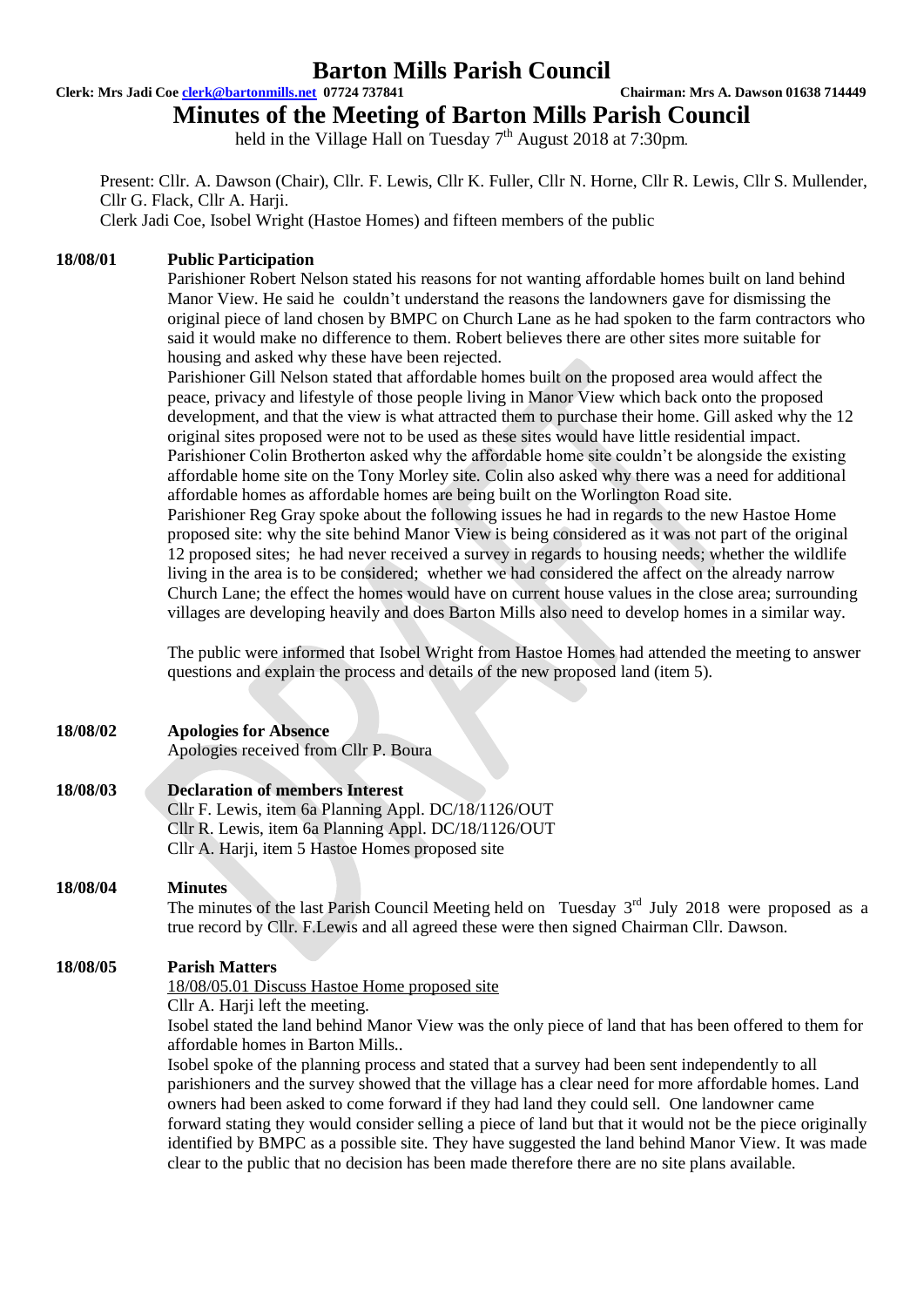## **Barton Mills Parish Council**

#### **Clerk: Mrs Jadi Coe clerk@bartonmills.net 07724 737841 Chairman: Mrs A. Dawson 01638 714449**

- To answer some the public's questions and concerns the following was stated:
	- The request for land owners who would potentially sell land for affordable housing was publicised the village magazine Barton Miller and to date no other land owners have come forward.
	- Although there is affordable housing being built on Worlington Road this would not be for 'Barton Mills people' but would be for those most at need decided by FHDC.
	- Only if the site is outside the current village boundary can the homes be for 'Barton Mills people' and they would be kept for people with a connection to Barton Mills for perpetuity.
	- The homes would be for those who have a connection to Barton Mills, which would mean they either currently live here, have moved away in recent years because they could not afford a home here, work in the Parish or have family in the Parish.
	- If the proposed site was agreed that this would not mean that the entire field would then be developed at a later date as the policy would not allow this.
	- The survey indicated that bungalows and small units were needed.

It was proposed by Cllr Dawson and agreed by all to ask Isobel to go back to the landowners and ask if they would consider selling the strip of land adjoining Church Lane that had been originally identified by BMPC as a possible site and also if they could elaborate on their reasoning for declining this original piece of land as it may be something the planners could accommodate Isobel also agreed to contact Suffolk County Council to see whether they would sell their land for affordable housing and the cost of this.

Isobel agreed and stated she would hopefully be able to give us more information before our next meeting.

Cllr A. Harji rejoined the meeting

### **18/08/06 Planning and Environment**

#### **General & For Consideration:**

**a)** DC/18/1126/OUT – Outline planning application for 5 dwellings on land north of Belle Vue, Church Land

Cllr F. Lewis and Cllr. R Lewis left the meeting

*Objected based on the land being outside the development area*

Cllr F. Lewis and Cllr. R Lewis rejoined the meeting

**b)** DC/18/1407/HH – Planning application for detached garage at 15 Wiggin Close, Barton Mills *No objection*

#### **Tree Applications (for information only):**

**a)** DC/18/1327/TPO – Fell and reduce trees at Beeches Moat, Barton Mills. *No comment*

#### **18/08/07 Finances & Policies**

18/08/07.01 Parish Council Bank Balances and Reconciliation

These bank reconciliation was presented to Cllr A. Dawson and agreed 18/08/07.02 Cheques for signing and approval

It was proposed by Cllr Dawson to approve the following cheques and this was agreed by all:

| Chq | Payee        | Details              | <b>Net</b> | <b>VAT</b> | Gross  |
|-----|--------------|----------------------|------------|------------|--------|
| 717 | K & M Light. | July maintenance.    | 6.66       | 1.33       | 7.99   |
| 718 | J Coe        | July salary          | 230.40     | 0.00       | 230.40 |
| 719 | <b>SALC</b>  | Clerk workshop       | 31.00      | 6.20       | 37.20  |
| 720 | Village Hall | Hall hire, bin coll. | 126.78     | 0.00       | 126.78 |
| 721 | P Boura      | Cllr expenses        | 20.41      | 0.00       | 20.41  |
| 722 | J Coe        | Clerk expenses       | 104.30     | 8.84       | 113.14 |
| 723 | K M Light.   | Aug maintenance      | 6.66       | 1.33       | 7.99   |
|     |              |                      | 526.21     | 17.70      | 535.92 |

The clerk overtime of two hours in July was also agreed that this would be paid along with the clerks August payment.